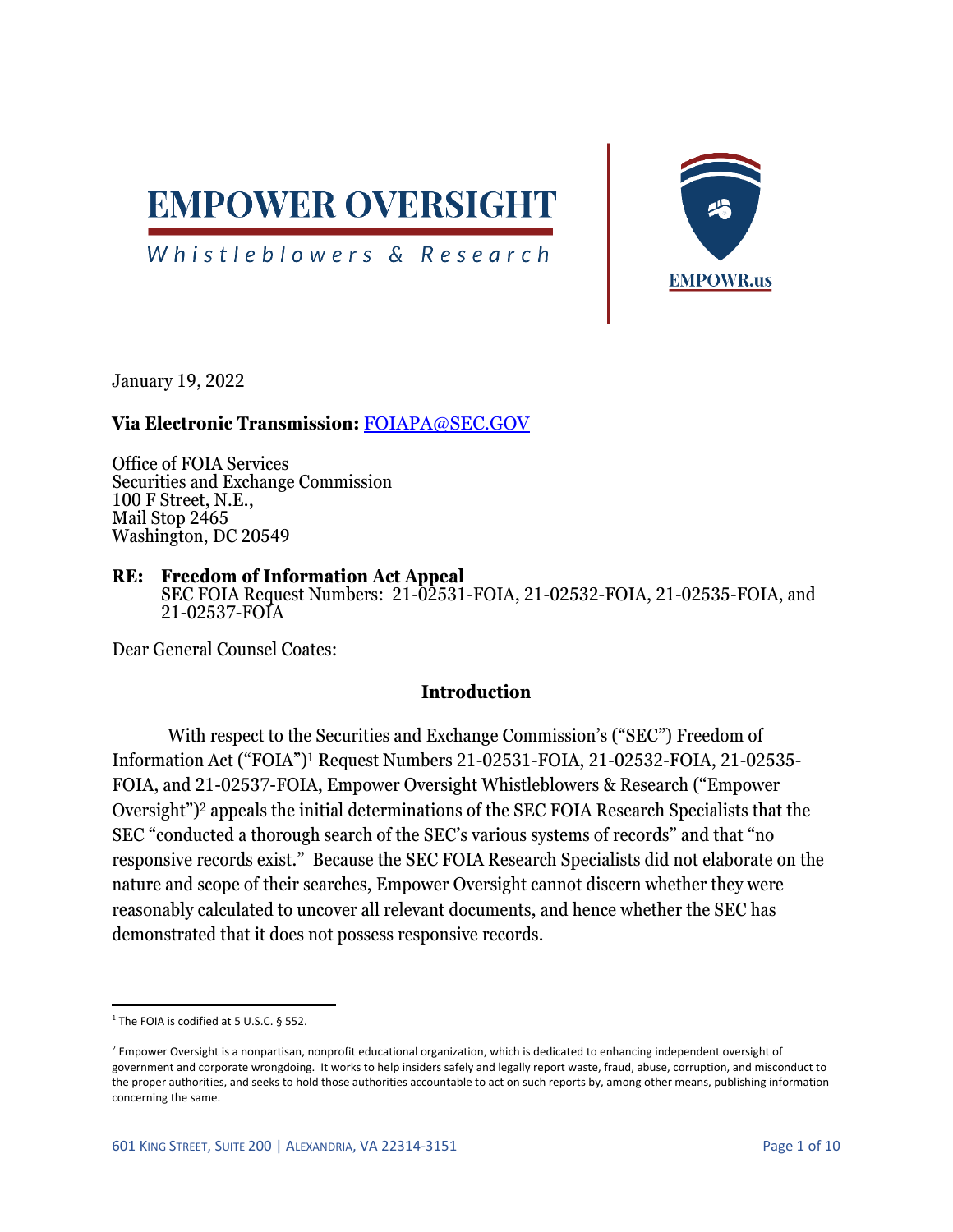Accordingly, Empower Oversight respectfully requests that the SEC review the nature and scope of the SEC FOIA Research Specialists' searches, apprise Empower Oversight of the same, and correct any deficiencies that are identified.

### **Background**

On August 12, 2021, Empower Oversight submitted to the SEC a FOIA request seeking eight categories of records relating to potential conflicts of interest of former high-level SEC officials and requesting a fee waiver.<sup>3</sup> Specifically, Empower Oversight's FOIA request seeks:

1. All records relating to communications from May of 2017 through December of 2020 between William Hinman and any personnel from Simpson Thacher, including calendar entries, notes, or emails between Mr. Hinman and any email address from the domain "@[stblaw.com](http://stblaw.com/)";

2. All records relating to communications from May of 2017 through December of 2020 between Mr. Hinman and any personnel from the Enterprise Ethereum Alliance, including calendar entries, notes or emails between Mr. Hinman and any email address from the domain "@[entethalliance.org](http://entethalliance.org/)";

3. All records relating to communications, including calendar entries, notes or emails between Mr. Hinman and any personnel in the SEC's Office of the Ethics Counsel regarding Mr. Hinman's continued payments from Simpson Thacher while employed at SEC, his potential recusals or conflicts related to his prior or future employment at Simpson Thacher, as well as his discussions and negotiations with Simpson Thacher regarding rejoining the firm;

4. All records relating to communications from May of 2017 through January of 2021 between Marc Berger and any personnel from Simpson Thacher, including calendar entries, notes or emails between Mr. Berger and any email address from the domain "@[stblaw.com](http://stblaw.com/)";

5. All records relating to communications from May of 2017 through January of 2021 between Mr. Berger and any personnel from the Enterprise Ethereum Alliance, including calendar entries, notes or emails between Mr. Berger and any email address from the domain "@[entethalliance.org](http://entethalliance.org/)";

6. All records relating to communications, including calendar entries, notes, or emails between Mr. Berger and any personnel in the SEC's Office of the Ethics Counsel, regarding Mr. Berger's discussions and negotiations with Simpson

<sup>&</sup>lt;sup>3</sup> Empower Oversight's August 12, 2021, FOIA request is attached as Exhibit 1.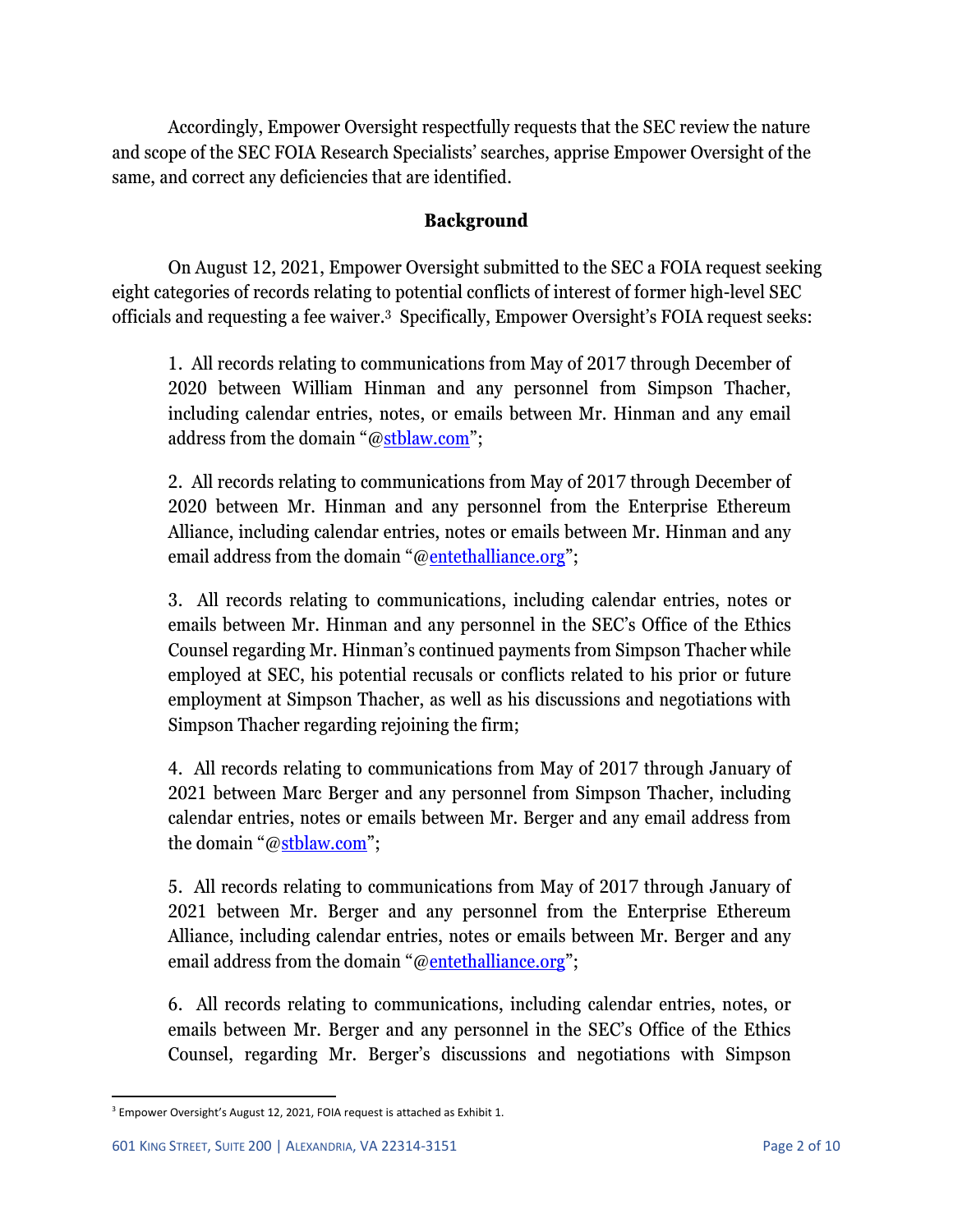Thacher, including all communications regarding potential recusals or conflicts related to his potential employment with Simpson Thacher;

7. All records relating to communication from May of 2017 through December of 2020 between Jay Clayton and personnel from One River Asset Management, including calendar entries, notes or emails between Mr. Clayton and any email address from the domain "@[oneriveram.com](http://oneriveram.com/)"; and

8. All records of communications, including calendar entries, notes or emails between Mr. Clayton and personnel in the SEC's Office of the Ethics Counsel regarding Mr. Clayton's discussions and negotiations with One River Asset Management, including all communications regarding potential recusals or conflicts related to his potential employment with One River Asset Management.<sup>4</sup>

On August 13, 2021, the SEC—via eight separate letters corresponding to each of the eight items of Empower Oversight's FOIA request (*i.e.*, items "1" through "8" set forth above) acknowledged receipt of Empower Oversight's request; assigned unique tracking numbers to each of the eight items of the request *(i.e.*, SEC FOIA Request Numbers: 21-02531-FOIA through 21-02538-FOIA, respectively); and advised that one or more FOIA Research Specialist(s) would be assigned to address the request. 5

On August 16, 2021, the SEC advised—via a single letter—that it had classified Empower Oversight as an "other use" requester, and had denied its request for a waiver of any fees that may be applicable to the SEC's processing of its FOIA request. The letter from the SEC's FOIA Branch Chief included no analysis of either Empower Oversight's classification or its fee waiver denial. Accordingly, Empower Oversight appealed the FOIA Branch Chief's classification decision and fee waiver denial. The SEC granted the appeal on September 23, 2021.

On November 23, 2021, the SEC issued a "no records" response to SEC Request Number 21-02538-FOIA, stating:

Based on the information you provided in your letter, we conducted a thorough search of the SEC's various systems of records, but did not locate or identify any records responsive to your request.

If you still have reason to believe that the SEC maintains the type of records you seek, please provide us with additional information, which could prompt another

<sup>4</sup> *See*, Exhibit 1.

<sup>5</sup> The SEC's eight August 13, 2021, acknowledgements of Empower Oversight's FOIA request are collectively attached as Exhibit 2.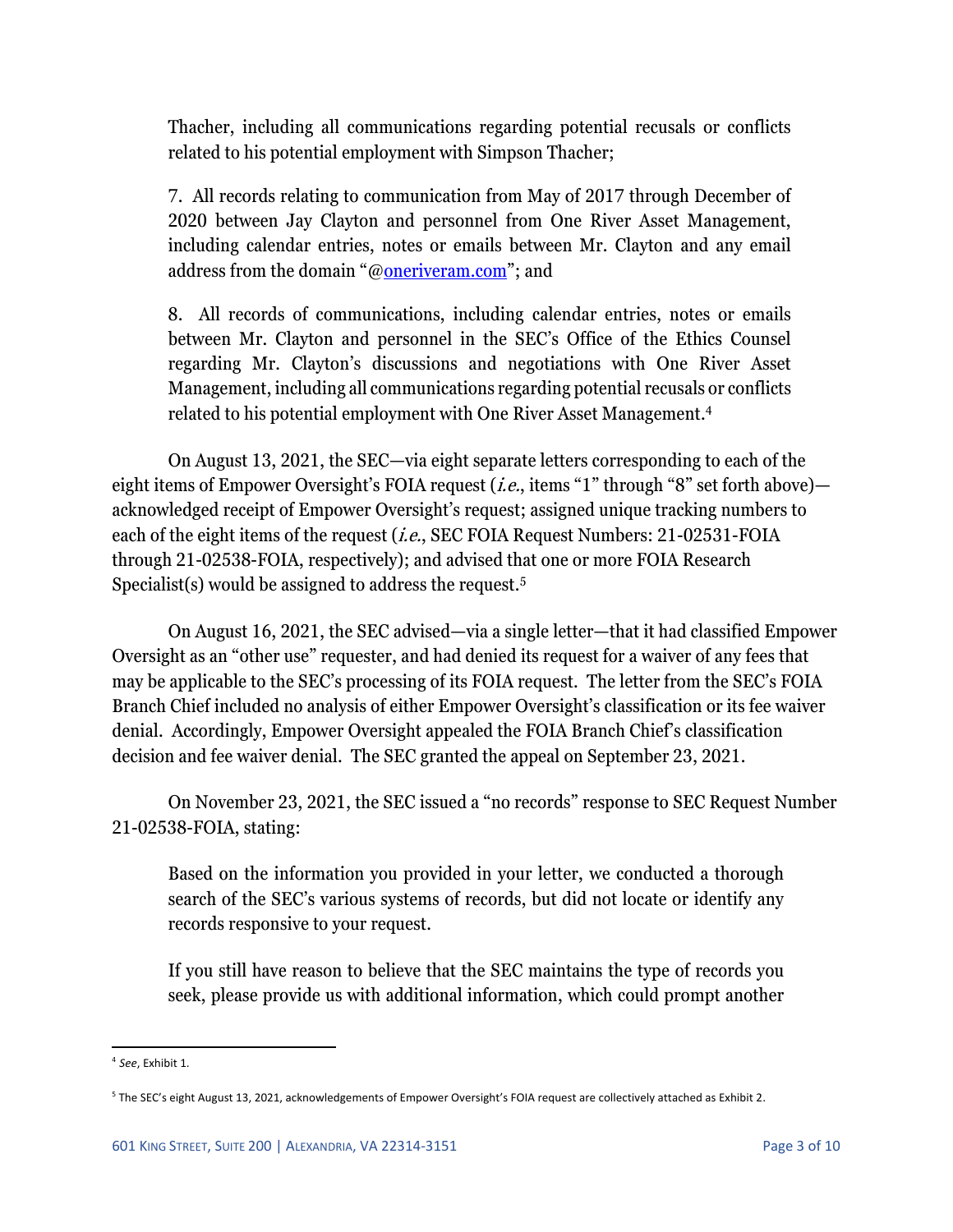search. Otherwise, we conclude that no responsive records exist and we consider this request to be closed.<sup>6</sup>

On November 29, 2021, the SEC issued a "no records" response to SEC Request Number 21-02536-FOIA. <sup>7</sup> The operative text of the SEC's November 29th letter is identical to the text of the November 23<sup>rd</sup> "no records" response, which is quoted immediately above.<sup>8</sup>

On December 10, 2021, the SEC issued a "no records" response to SEC Request Numbers 21-02531-FOIA and 21-02532-FOIA. <sup>9</sup> With the exception of revising the singular "request" to a plural "requests" at the end of the first paragraph, the operative text of the SEC's December 10th letter is identical to the text of its November 23rd "no records" response, which is quoted above.<sup>10</sup>

On December 21, 2021, the SEC issued a "no records" response to SEC Request Number 21-02537-FOIA. <sup>11</sup> The operative text of the SEC's December 21st letter is identical to the text of the November 23rd "no records" response, which is quoted above.<sup>12</sup>

On January 5, 2022, the SEC issued a "no records" response to SEC Request Number 21- 02535-FOIA. <sup>13</sup> The operative text of the SEC's January 5th letter is identical to the text of the November 23rd "no records" response, which is quoted above.<sup>14</sup>

Empower Oversight has had no other communications with the SEC concerning SEC Request Numbers 21-02531-FOIA through 21-02538-FOIA.

 $6$  The SEC's November 23, 2021, "no records" response is attached as Exhibit 3.

 $^7$  The SEC's November 29, 2021, "no records" response is attached as Exhibit 4.

<sup>8</sup> *Compare*, Exhibit 3 and Exhibit 4.

<sup>&</sup>lt;sup>9</sup> The SEC's December 10, 2021, "no records" response is attached as Exhibit 5.

<sup>10</sup> *Compare*, Exhibit 3 and Exhibit 5.

 $11$  The SEC's December 21, 2021, "no records" response is attached as Exhibit 6.

<sup>12</sup> *Compare*, Exhibit 3 and Exhibit 6.

<sup>&</sup>lt;sup>13</sup> The SEC's January 5, 2022, "no records" response is attached as Exhibit 7.

<sup>14</sup> *Compare*, Exhibit 3 and Exhibit 7.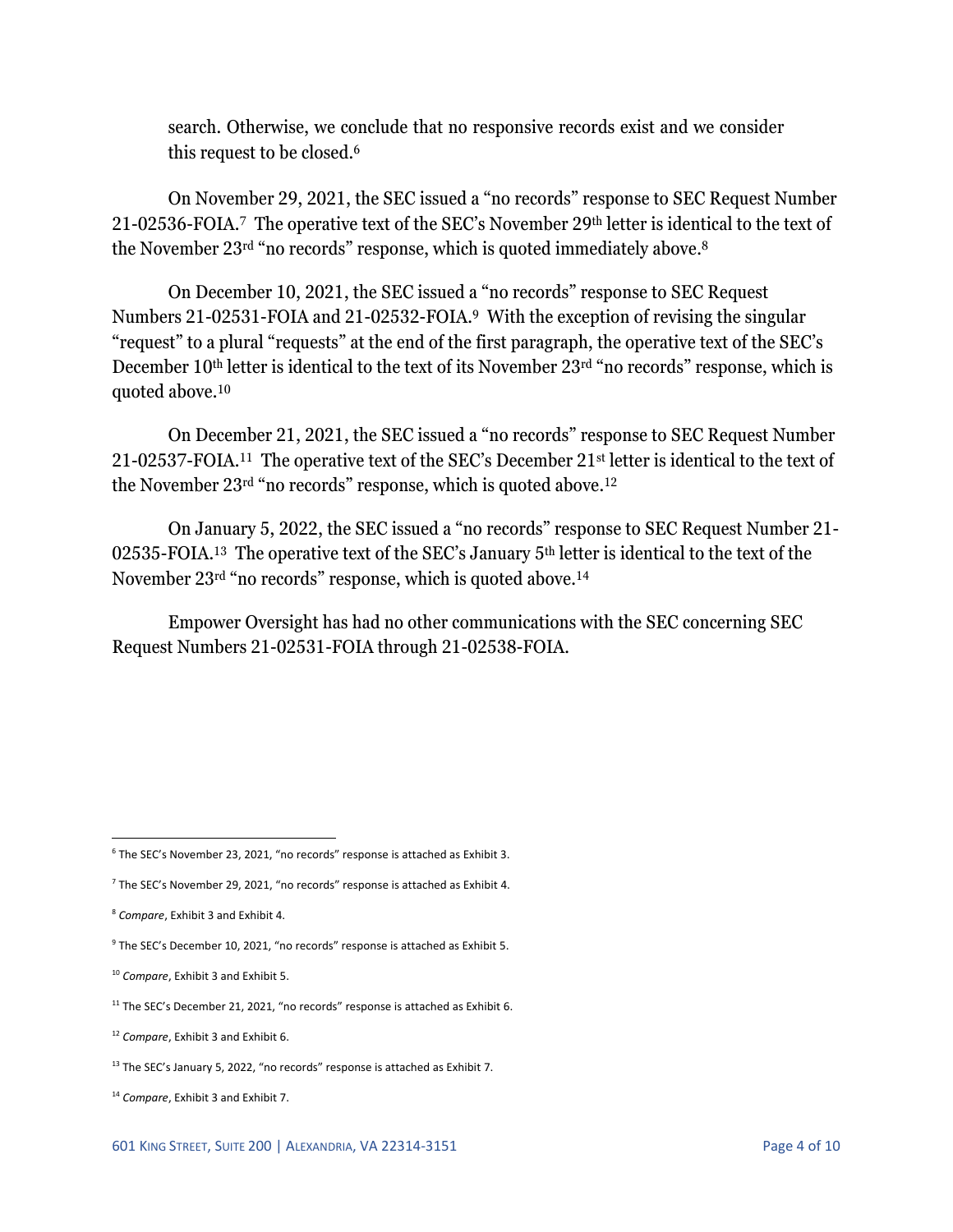## **Based upon the Circumstances, Empower Oversight Is Unable to Determine Whether the SEC Performed Searches that Were Reasonably Calculated to Uncover All Relevant Documents, and Is Forced to Appeal the SEC's December 10th and 21st and January 5th "No Records" Responses**

The adequacy of a FOIA search is generally determined by the suitability of the methods used to carry out the search.<sup>15</sup> The legal standard governing the search for records responsive to FOIA requests requires an agency to conduct a search that is "reasonably calculated to uncover all relevant documents."16 Such calculation involves both an understanding of the nature and scope of the FOIA request and knowledge of where information may be stored within an agency.17 In the former regard, courts have found searches to be sufficient when they are based on a reasonable interpretation of the scope of the subject matter of the request.<sup>18</sup>

Regarding the issue of knowledge of the contents of an agency's records storage platforms, an agency must show that it conducted a good faith, reasonable search of all platforms likely to possess the requested records.<sup>19</sup> Hence, the reasonableness of an agency's search can often depend on whether the agency properly determined where responsive records were likely to be found—and searched those locations,<sup>20</sup> or whether the agency improperly limited its search to certain platforms. 21

<sup>18</sup> Larson v. Dep't of State, 565 F.3d 857, 869 (D.C. Cir. 2009) (affirming the adequacy of a search based on the agency's reasonable determination regarding records being requested).

<sup>19</sup> *See*, Marino v. DOJ, 993 F. Supp. 2d 1, 9 (D.D.C. 2013) (internal citation omitted).

<sup>20</sup> *See*, Karantsalis v. DOJ, 635 F.3d 497, 500-501 (11th Cir. 2011) (affirming the district court's determination that the agency searched for records in the system most likely to store responsive records and described how it retrieved records from the system); Lechliter v. Rumsfeld, 182 F. App'x 113, 115-16 (3d Cir. 2006) (concluding that the agency fulfilled its duty to conduct a reasonable search when it searched two offices that it determined would be the only ones likely to possess responsive documents) (*citing* Oglesby v. Dep't of the Army, 920 F.2d 57, 68 (D.C. Cir. 1990).

<sup>&</sup>lt;sup>15</sup> See, Jennings v. DOJ, 230 F. App'x 1, 1 (D.C. Cir. 2007) (quoting Iturralde v. Comptroller of Currency, 315 F.3d 311, 315 (D.C. Cir. 2003)).

<sup>16</sup> Weisberg v. DOJ, 705 F.2d 1344, 1351 (D.C. Cir. 1983).

<sup>&</sup>lt;sup>17</sup> Additionally, Federal agencies shoulder the burden of demonstrating that their searches are reasonable, and they typically do this by describing their efforts in affidavits that they file in support of motions for summary judgment. *See, e.g.*, Ethyl Corp. v. U.S. Environmental Protection Agency, 25 F.3d 1241 (4<sup>th</sup> Cir. 1994); Cochran v. Dep't of Homeland Security, 2019 WL 1433014 (D. Md. March 28, 20199). However, an agency may not rely upon vague or conclusory affidavits to show that it has conducted a reasonable search. *See*, Cochran, 2019 WL 1433014, p. \*5 – \*6 (criticizing a conclusory FBI affidavit that closely resembles the operative text of the SEC's December 10<sup>th</sup>, December 21<sup>st</sup>, and January 5<sup>th</sup> responses to Empower Oversight's August 12<sup>th</sup> FOIA request). Rather, a satisfactory "affidavit must be reasonably detailed, 'setting forth the search terms and the type of search performed, and averring that all files likely to contain responsive materials (if such records exist) were searched' so as to give the requesting party an opportunity to challenge the adequacy of the search." Ethyl Corp., 25 F.3d 1246 – 1247 (*quoting* Oglesby v. U.S. Dep't of the Army, 920 F.2d 57, 68 (D.C. Cir. 1990)).

<sup>&</sup>lt;sup>21</sup> See, Morley v. CIA, 508 F.3d 1108, 1119-20 (D.C. Cir. 2007) (holding that because the agency retained copies of the records transferred to NARA and concedes that some transferred records are likely to be responsive, it was obligated to search those records in response to the FOIA request); Jefferson v. DOJ, 168 F. App'x 448, 450 (D.C. Cir. 2005) (reversing the district court's finding of a reasonable search when the agency offered no plausible justification for searching only its investigative database and the agency essentially acknowledged that responsive files might exist in a separate database); Oglesby v. Dep't of the Army, 920 F.2d 57, 68 (D.C. Cir. 1990) (holding that the agency may not limit its search to one record system if others are likely to contain responsive records).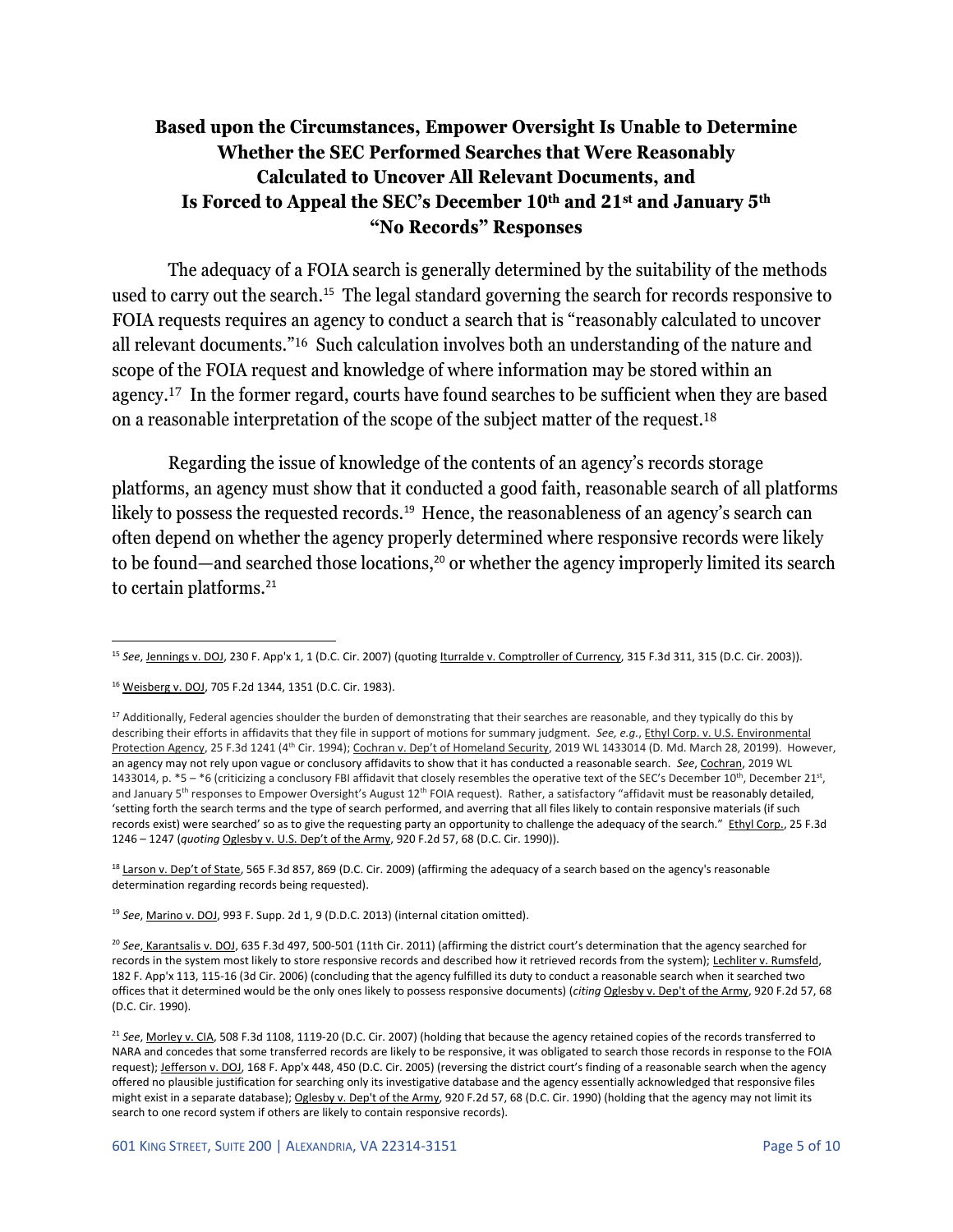The SEC's December 10<sup>th</sup> response to SEC Request Numbers 21-02531-FOIA and 21-02532-FOIA, its December 21st response to SEC Request Number 21-02537-FOIA, and its January 5th response to SEC Request Number 21-02535-FOIA include no information concerning how the SEC FOIA Research Specialists interpreted the Empower Oversight's FOIA request or how they designed their searches to implement their interpretations of such request. Without this information, Empower Oversight is unable to assess whether the SEC FOIA Research Specialists conducted searches that were reasonably calculated to uncover all documents responsive to the first, second, fifth, and seventh items of its FOIA request. Accordingly, Empower Oversight is forced to appeal the SEC FOIA Research Specialists' initial determinations in the December 10th and 21st and January 5th "no records" responses and respectfully request that the SEC review the initial determinations, ascertain how its FOIA Research Specialists interpreted Empower Oversight's request, confirm that they implemented their interpretations in a manner reasonably calculated to result in the discovery of all responsive records, correct any defects it discovers, and apprise Empower Oversight of its findings.

The first, second, fifth, and seventh items of Empower Oversight's August 12th FOIA request, i.e., SEC Request Numbers 21-02531-FOIA, 21-02532-FOIA, 21-02535-FOIA, and 21- 02537-FOIA, seek:

1. All records relating to communications from May of 2017 through December of 2020 between William Hinman and any personnel from Simpson Thacher, including calendar entries, notes, or emails between Mr. Hinman and any email address from the domain "@[stblaw.com](http://stblaw.com/)";

2. All records relating to communications from May of 2017 through December of 2020 between Mr. Hinman and any personnel from the Enterprise Ethereum Alliance, including calendar entries, notes or emails between Mr. Hinman and any email address from the domain "@[entethalliance.org](http://entethalliance.org/)";

5. All records relating to communications from May of 2017 through January of 2021 between Marc Berger and any personnel from the Enterprise Ethereum Alliance, including calendar entries, notes or emails between Mr. Berger and any email address from the domain "@entethalliance.org'; and

7. All records relating to communication from May of 2017 through December of 2020 between Jay Clayton and personnel from One River Asset Management, including calendar entries, notes or emails between Mr. Clayton and any email address from the domain "@<u>[oneriveram.com](http://oneriveram.com/)</u>".<sup>22</sup>

<sup>22</sup> *See*, Exhibit 1.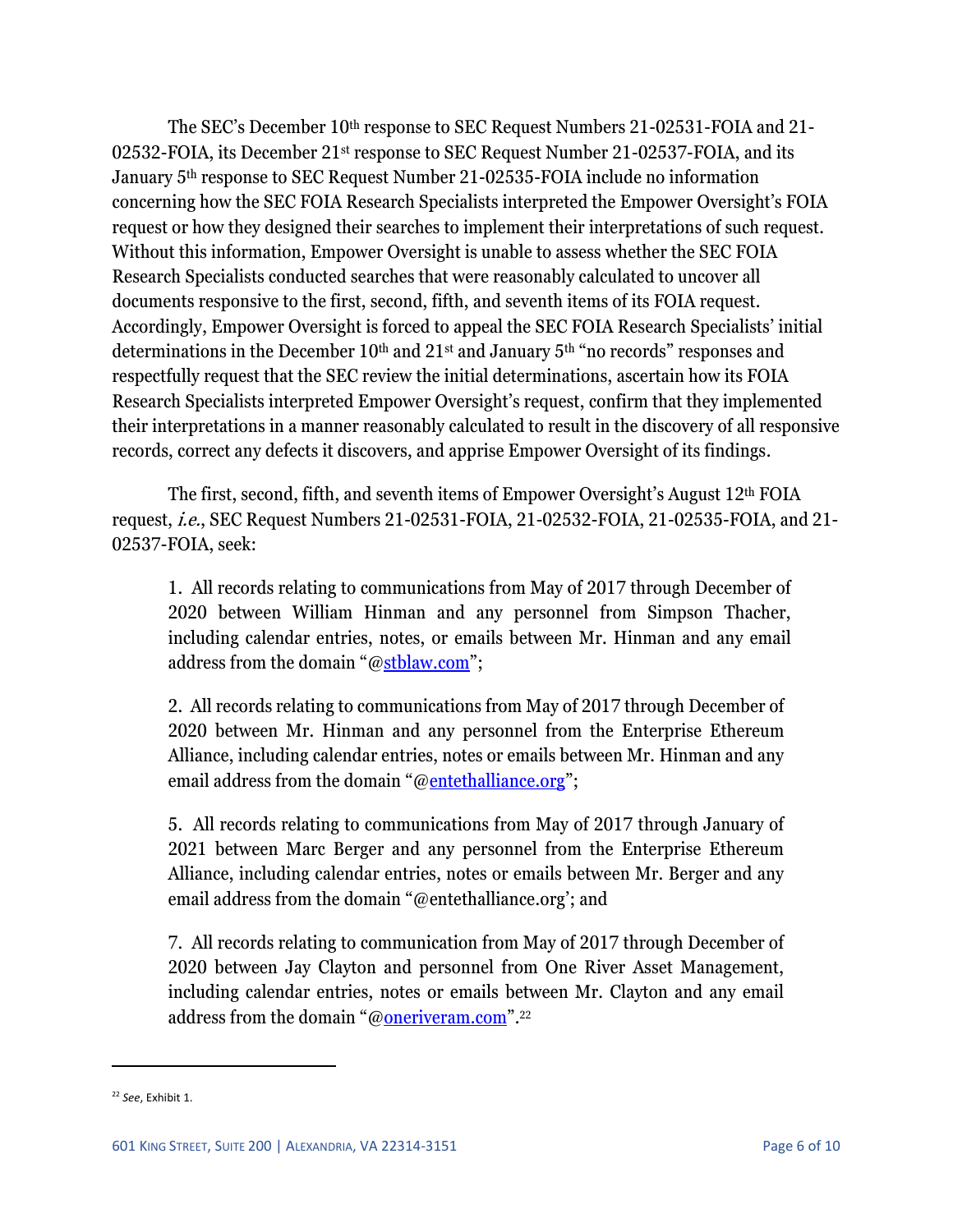In response to SEC Request Numbers 21-02531-FOIA, 21-02532-FOIA, 21-02535- FOIA, and 21-02537-FOIA, the SEC FOIA Research Specialists recited the text of the requests verbatim, and advised:

Based on the information you provided in your letter, we conducted a thorough search of the SEC's various systems of records, but did not locate or identify any records responsive to your request(s).

If you still have reason to believe that the SEC maintains the type of records you seek, please provide us with additional information, which could prompt another search. Otherwise, we conclude that no responsive records exist and we consider this request to be closed.<sup>23</sup>

In other words, without altering or paraphrasing the first, second, fifth, or seventh items of Empower Oversight's FOIA request, the SEC FOIA Research Specialists advised Empower Oversight that:

1. The SEC had "conducted a thorough search" of "various" unidentified SEC "systems of records"; but

2. It had not "locate[d] or identif[ied] any records responsive to" Empower Oversight's requests.<sup>24</sup>

Then, the SEC FOIA Specialists invited Empower Oversight—if it still believes that the SEC possesses responsive records—to "provide [the SEC] with additional information, which could prompt another search."<sup>25</sup>

However, the SEC FOIA Research Specialists failed to apprise Empower Oversight in any meaningful sense how they had interpreted its requests  $(i.e.,$  what they searched for) and where they searched. <sup>26</sup> In former regard, when identifying SEC Request Numbers 21-02531-FOIA, 21- 02532-FOIA, 21-02535-FOIA, and 21-02537-FOIA, the SEC FOIA Research Specialists quoted the first, second, fifth, and seventh items from Empower Oversight's August 12th FOIA request verbatim.27 They did not alter, paraphrase, or otherwise deviate from Empower Oversight's text at all, which would provide us an inkling of how they interpreted the requests. Moreover, they

<sup>23</sup> *See*, Exhibit 5 and Exhibit 6.

<sup>24</sup> *See*, Exhibit 5.

<sup>25</sup> *See*, Exhibit 5.

<sup>26</sup> *See*, Exhibit 5.

<sup>27</sup> *Compare*, Exhibit 1 and Exhibits 5, 6, and 7.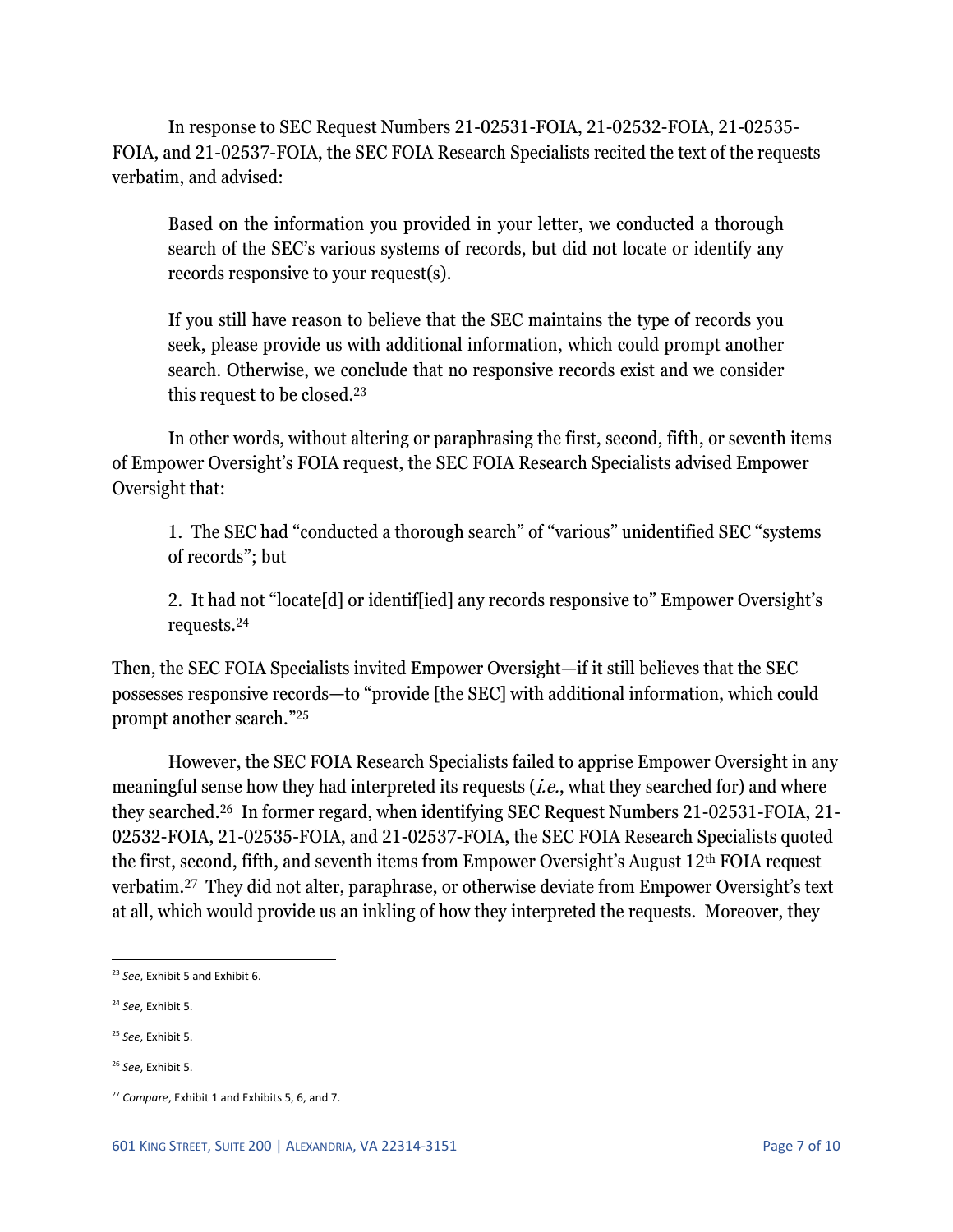did not contact Empower Oversight with any questions they may have had concerning the FOIA request. The implication of these circumstances is that the SEC FOIA Research Specialists believed that they understood the request and that they had all of the information that they needed to design searches that satisfies the applicable FOIA standard of a search that is reasonably calculated to uncover all responsive records.

This implication, however, seems implausible. The first, second, fifth, and seventh items of Empower Oversight's FOIA request include a subtle distinction that we believe should have elicited questions by the SEC FOIA Research Specialists. Namely, the first and second items seek both communications between William Hinman, who is no longer employed by the SEC, and "any personnel" from Simpson Thatcher and the Enterprise Ethereum Alliance, as well as emails between Mr. Hinman and "any email address from the" domains @stblaw.com and @entethalliance.org. <sup>28</sup> The fifth item seeks communications between Marc Berger, who is no longer employed by the SEC, and "any personnel" the Enterprise Ethereum Alliance, as well as emails between Mr. Berger and "any email address from the" domain @entethalliance.org.<sup>29</sup> And, the seventh item seeks communications between Jay Clayton, who is no longer employed by the SEC, and "any personnel" from One River Asset Management, as well as emails between Mr. Clayton and "any email address from the" domain @oneriveram.com. <sup>30</sup> Although the SEC FOIA Research Specialists should have been able to use ediscovery tools to locate emails between Mr. Hinman and "any email address" at the @stblaw.com and @entethalliance.org domains (and between Mr. Berger and "and email address" at the @entethalliance.org domain, and between Mr. Clayton and "any email address" at the @oneriveram.com domain), such a search would not necessarily have resulted in the capture of *all* communications between Mr. Hinman and "any personnel" of Simpson Thatcher and Enterprise Ethereum Alliance (or Mr. Berger and "any personnel" of Enterprise Ethereum Alliance, or Mr. Clayton and "any personnel" of One River Asset Management) because such personnel could have used domains other than @stblaw.com, @entethalliance.org, or @oneriveram.com to communicate. For example, they could have used personal email addresses. Thus, one would expect that as a beginning point, the SEC FOIA Research Specialists would have had to know names of Simpson Thatcher, Enterprise Ethereum Alliance, and One River Asset Management personnel to accomplish the "any personnel" portions of their searches. Empower Oversight cannot say that they did not know such names or have a resource that supplied them with the names; all we can say is that they did not approach us to discuss names specifically or to discover the correct interpretation of the FOIA request generally. Nor did they advise how they interpreted the

<sup>28</sup> *See*, Exhibit 1.

<sup>29</sup> *See*, Exhibit 1.

<sup>30</sup> *See*, Exhibit 1.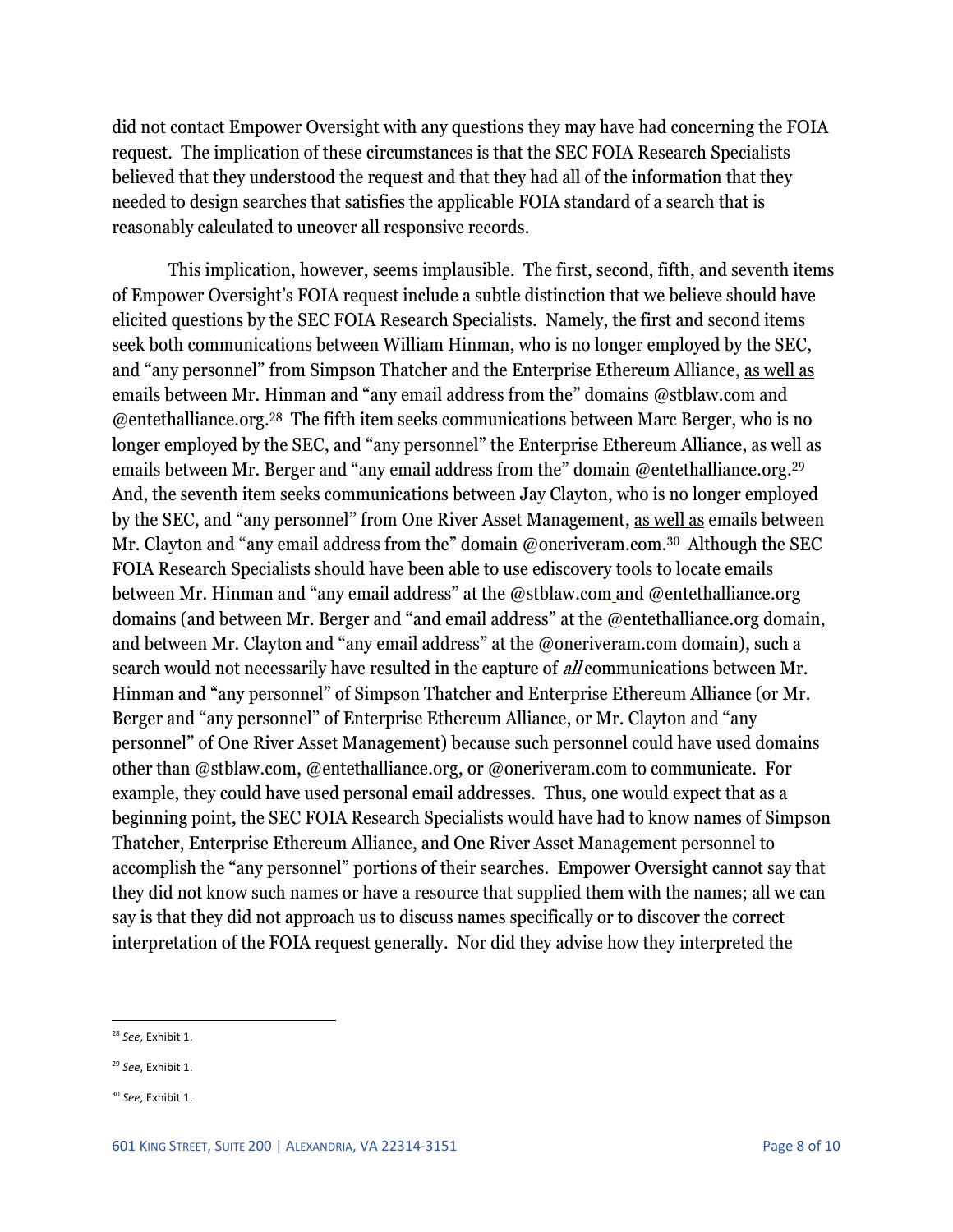request, and we thus cannot assess whether the SEC "conducted a thorough search" as the SEC FOIA Research Specialists certified.

With regard to the "various" unidentified SEC "systems of records" that the SEC FOIA Research Specialists searched, Empower Oversight has several concerns. First, as the SEC is aware "systems of records" often has a Privacy Act of 1974<sup>31</sup> connotation, *i.e.*, "[a] system of records is any grouping of information about an individual under the control of a Federal agency from which it retrieves information by the name, social security number, or some other personal identifier."32 And, if that connotation was intended by the SEC FOIA Research Specialists (or either of them), then the use of the phrase begs the question whether platforms that are not designed to retrieve information about individuals by their identifiers, were searched. If so, which platforms, and, if not, why not?

Second, the FOIA Research Specialists claim only to have searched "the SEC's various systems of records."<sup>33</sup> However, it is inevitable that staff will make occasional use official resources for their personal needs—indeed, many Federal employers expressly allow "reasonable" or "incidental" personal use of their information technology resources.34 But, when authorizing such personal use of official resources, they remind their staff of the legal reality that these information technology resources, such as Internet access and cellphones, remain the property of the Federal government and the employees have no reasonable expectation of privacy when using them.<sup>35</sup> Thus, Empower Oversight is left to guess whether the SEC FOIA Research Specialists searched for platforms (e.g., Internet-based email platforms) that may not technically be official "SEC" "system of records" but may have been accessed via the SEC's resources. For example, if Mr. Hinman had used SEC-owned resources  $(e.g., the$ computer or cellphone that the SEC issued to him) to access his personal email account via the Internet or to email personnel of Simpson Thatcher and/or Enterprise Ethereum Alliance, or Mr. Clayton had used his SEC-issued cellphone to text personnel of One River Asset Management, would such personal emails or texts have been located by the SEC FOIA Research Specialists' searches?

<sup>31</sup> The Privacy Act of 1974 is codified at 5 U.S.C. § 552a.

<sup>32</sup> SEC, *System of Records Notices* (Last Modified March 5, 2021), available at [https://www.sec.gov/oit/system-records-notices.](https://www.sec.gov/oit/system-records-notices)

<sup>33</sup> *See*, Exhibit 5 (emphasis added).

<sup>34</sup> *See, e.g.*, IRS, *10.8.27: Personal Use of Government Furnished Technology Equipment and Resources* (Last Reviewed or Updated April 22, 2020), available a[t https://www.irs.gov/irm/part10/irm\\_10-008-027#idm139724776667104;](https://www.irs.gov/irm/part10/irm_10-008-027#idm139724776667104) HHS, *Rules of Behavior for the Use of HHS Information and IT Resource Policy* (Last Reviewed June 7, 2019), available at [https://www.hhs.gov/web/governance/digital-strategy/it-policy](https://www.hhs.gov/web/governance/digital-strategy/it-policy-archive/hhs-rules-of-behavior-for-the-use-of-hhs-information-and-it-resources-policy.html#6.1)[archive/hhs-rules-of-behavior-for-the-use-of-hhs-information-and-it-resources-policy.html#6.1.](https://www.hhs.gov/web/governance/digital-strategy/it-policy-archive/hhs-rules-of-behavior-for-the-use-of-hhs-information-and-it-resources-policy.html#6.1)

<sup>35</sup> *See, e.g.*, IRS, *10.8.27: Personal Use of Government Furnished Technology Equipment and Resources* (Last Reviewed or Updated April 22, 2020), available a[t https://www.irs.gov/irm/part10/irm\\_10-008-027#idm139724776667104;](https://www.irs.gov/irm/part10/irm_10-008-027#idm139724776667104) HHS, *Rules of Behavior for the Use of HHS Information and IT Resource Policy* (Last Reviewed June 7, 2019), available at [https://www.hhs.gov/web/governance/digital-strategy/it-policy](https://www.hhs.gov/web/governance/digital-strategy/it-policy-archive/hhs-rules-of-behavior-for-the-use-of-hhs-information-and-it-resources-policy.html#6.1)[archive/hhs-rules-of-behavior-for-the-use-of-hhs-information-and-it-resources-policy.html#6.1.](https://www.hhs.gov/web/governance/digital-strategy/it-policy-archive/hhs-rules-of-behavior-for-the-use-of-hhs-information-and-it-resources-policy.html#6.1)